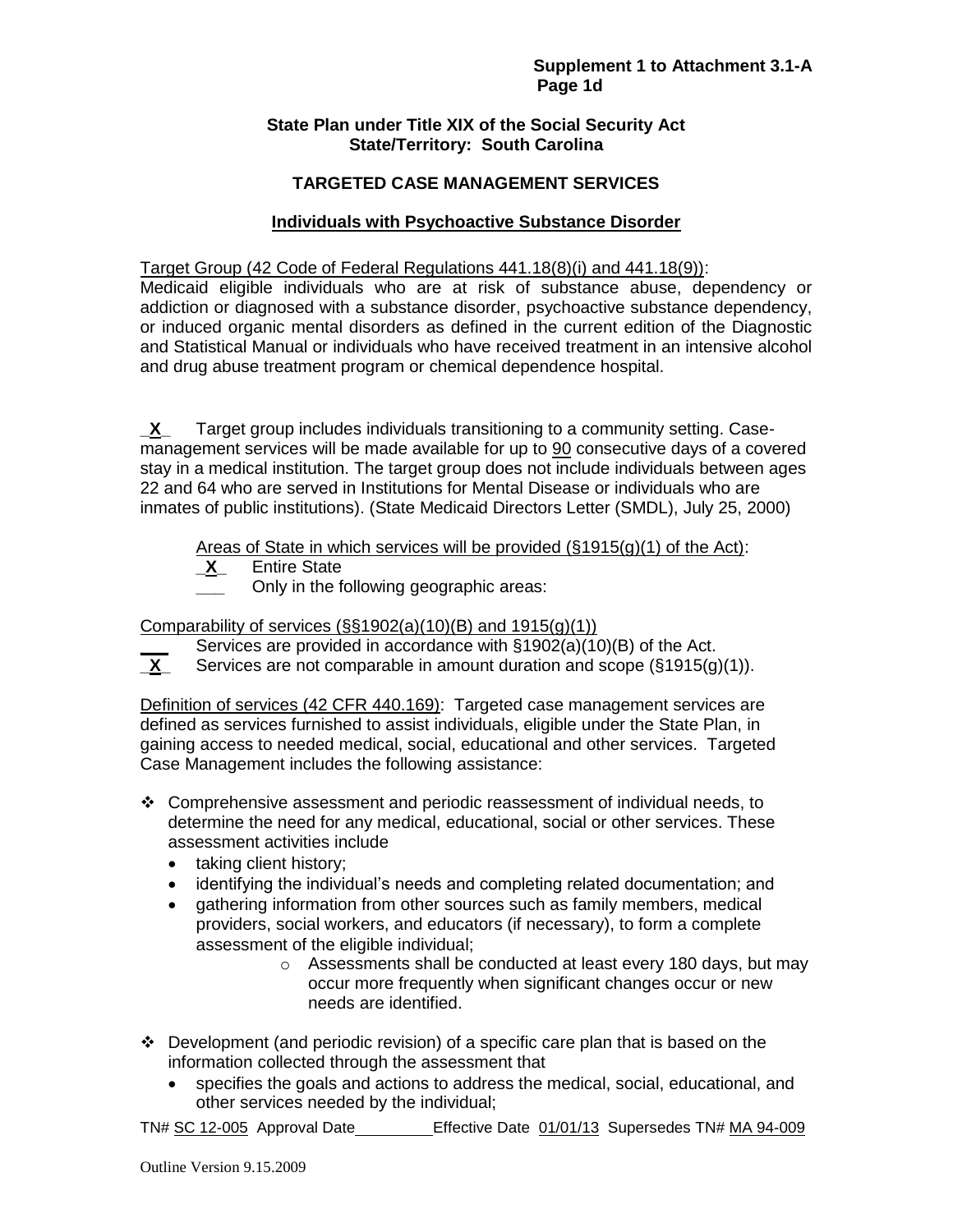### **State Plan under Title XIX of the Social Security Act State/Territory: South Carolina**

# **TARGETED CASE MANAGEMENT SERVICES**

## **Individuals with Psychoactive Substance Disorder**

- includes activities such as ensuring the active participation of the eligible individual, and working with the individual (or the individual's authorized health care decision maker) and others to develop those goals; and
- identifies a course of action to respond to the assessed needs of the eligible individual;
- $\div$  Referral and related activities (such as scheduling appointments for the individual) to help the eligible individual obtain needed services including
	- activities that help link the individual with medical, social, educational providers, or other programs and services that are capable of providing needed services to address identified needs and achieve goals specified in the care plan; and
- ❖ Monitoring and follow-up activities:
	- activities and contacts that are necessary to ensure the care plan is implemented and adequately addresses the eligible individual's needs, and which may be with the individual, family members, service providers, or other entities or individuals and conducted as frequently as necessary, and including at least one annual monitoring, to determine whether the following conditions are met:
		- $\circ$  services are being furnished in accordance with the individual's care plan;
		- o services in the care plan are adequate; and
		- o changes in the needs or status of the individual are reflected in the care plan. Monitoring and follow-up activities include making necessary adjustments in the care plan and service arrangements with providers. The following monitoring requirements must be performed and documented in the record as follows:
			- Face-to-Face with the eligible individual at least once every 180 days to ensure appropriateness of continued services.; and at least one visit in the individual's natural environment to ensure appropriateness of services; and
			- Face-to-face or telephone contact with eligible individual, family member, authorized representative, or provider at least every sixty (60) days to ensure appropriateness, utilization and continued need for services.

\_\_**X** Case management includes contacts with non-eligible individuals that are directly related to identifying the eligible individual's needs and care, for the purposes of helping the eligible individual access services; identifying needs and supports to assist the eligible individual in obtaining services; providing case managers with useful feedback, and alerting case managers to changes in the eligible individual's needs. (42 CFR 440.169(e))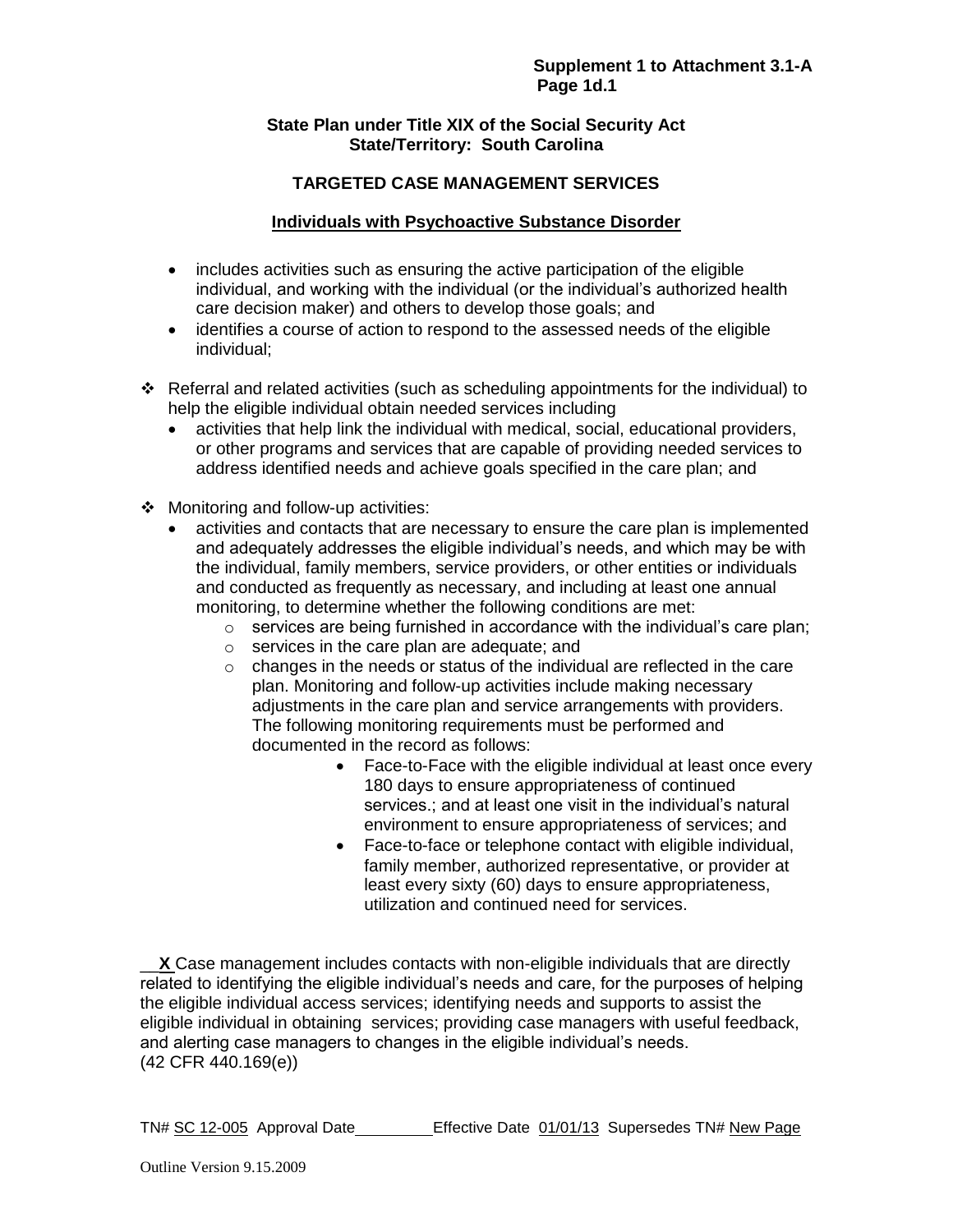### **State Plan under Title XIX of the Social Security Act State/Territory: South Carolina**

## **TARGETED CASE MANAGEMENT SERVICES**

### **Individuals with Psychoactive Substance Disorder**

Qualifications of providers  $(42$  CFR  $441.18(a)(8)(v)$  and  $42$  CFR  $441.18(b)$ : TCM Provider Qualifications

The provider agency/entity must have:

- An established system to coordinate services for Medicaid eligible individuals who may be covered under another program which offers components of case management or coordination similar to TCM (i.e., Managed Care, Child Welfare Services, as well as State waiver programs.);
- Demonstrated programmatic and administrative experience in providing comprehensive case management services and the ability and capability to differentiate Targeted Case Management services to be provided to the target group;
- Staff with case management qualifications; and
- Established referral systems, demonstrated linkages, and referral ability with essential social and health service agencies;
- A minimum of three years providing comprehensive case management services to the target group;
- Demonstrated administrative capacity to ensure quality services in accordance with state and federal requirements;
- Complied with all State licensing and practice requirements, under Title 40 of the S.C. Code of Laws, that apply to the service;
- Demonstrated financial management capacity and system that provides documentation of services and costs in accordance with OMB A-87 principles;
- Established system to document and maintain individual case records in accordance with state and federal requirements;
- Demonstrated ability to meet state and federal requirements for documentation, billing and audits;
- Demonstrated ability to evaluate the effectiveness, accessibility, and quality of TCM services on a community-wide basis; and,
- Been recognized as a business or non-profit in good standing by local municipality or the State of South Carolina; and
- Ability to secure and store all records in-state or within 25 miles of the South Carolina Border.

The Targeted Case Manager Supervisor Qualifications:

- Possess a Bachelor's degree in health or human Services from an accredited college or university and have two years of supervisory experience and two years of case management experience; and
- Be employed by the TCM Provider and not be on any State's or the Office of the Inspector General's Medicaid Exclusion List; and
- Be familiar with the resources for the service community.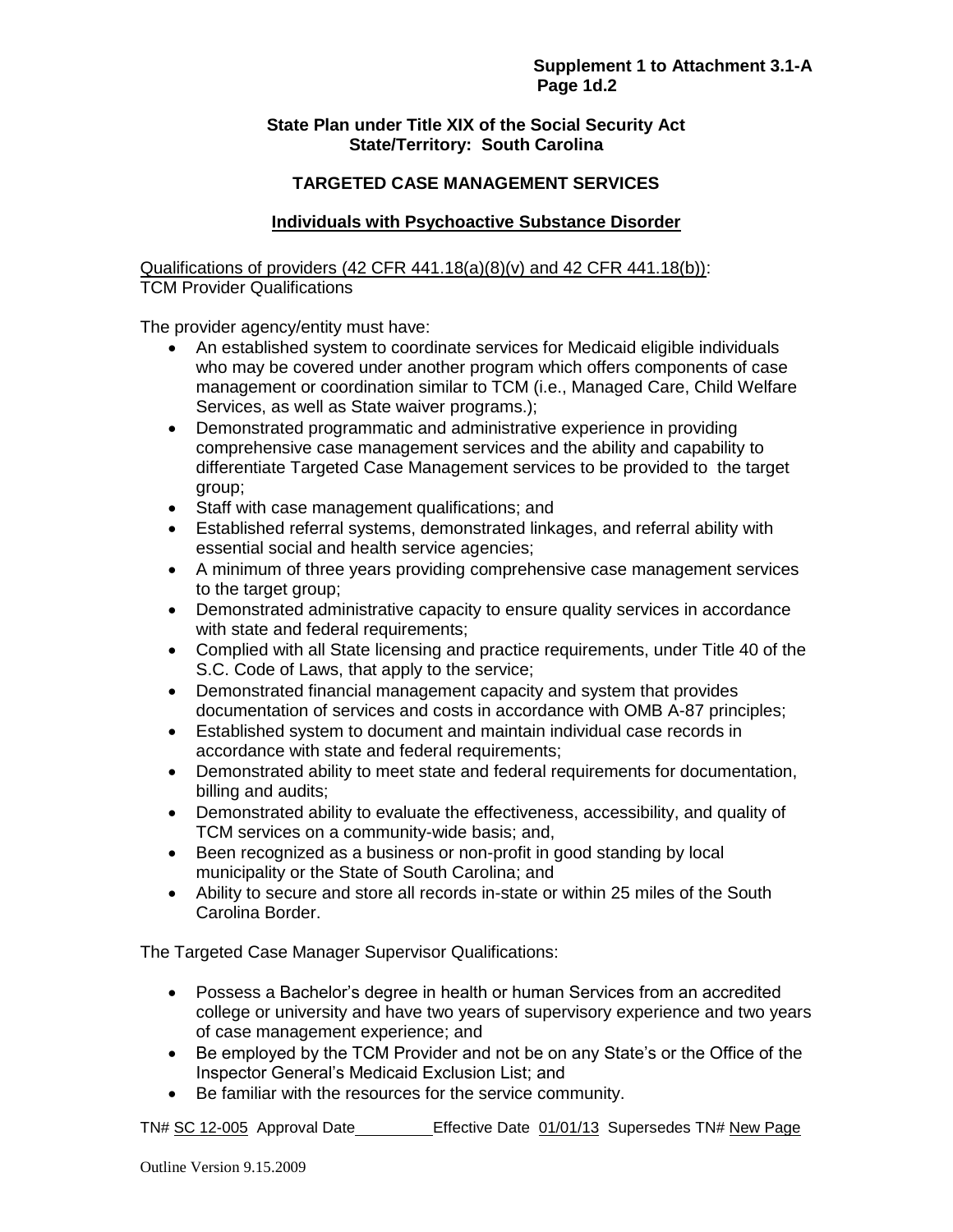### **State Plan under Title XIX of the Social Security Act State/Territory: South Carolina**

## **TARGETED CASE MANAGEMENT SERVICES**

### **Individuals with Psychoactive Substance Disorder**

The Targeted Case Manager must at a minimum:

- 1. Be employed by the TCM enrolled provider and not be on any State's or the Office of the Inspector General's Medicaid Exclusion List;
- 2. Possess baccalaureate or graduate degree from an accredited college or university in a health or human services field that promotes the physical, psychosocial, and/or vocational well-being of the individual being served and documentation of at least one year of experience working with the target population. The degree must be from an institution that is accredited by a nationally recognized educational accrediting body;
- 3. Have the ability to access multi-disciplinary staff when needed;
- 4. Have documented experience, skills, or training in:
	- a. Crisis Intervention;
	- b. Effective Communication; and,
	- c. Cultural diversity and competency.
- 5. Possess knowledge of community resources; and,
- 6. Possess a working knowledge of families and/or systems theory.

#### Freedom of choice (42 CFR 441.18(a)(1):

The State assures that the provision of case management services will not restrict an individual's free choice of providers in violation of section 1902(a)(23) of the Act.

- 1. Eligible individuals will have free choice of any qualified Medicaid provider within the specified geographic area identified in this plan.
- 2. Eligible individuals will have free choice of any qualified Medicaid providers of other medical care under the plan.

#### Freedom of Choice Exception  $(\S1915(q)(1)$  and 42 CFR 441.18(b)):

**\_\_\_\_** Target group consists of eligible individuals with developmental disabilities or with chronic mental illness. Providers are limited to qualified Medicaid providers of case management services capable of ensuring that individuals with developmental disabilities or with chronic mental illness receive needed services:

Access to Services (42 CFR 441.18(a)(2), 42 CFR 441.18(a)(3), 42 CFR 441.18(a)(6): The State assures the following:

- Case management (including targeted case management) services will not be used to restrict an individual's access to other services under the plan.
- Individuals will not be compelled to receive case management services, condition receipt of case management (or targeted case management) services on the receipt of other Medicaid services, or condition receipt of other Medicaid services on receipt of case management (or targeted case management) services; and
- Providers of case management services do not exercise the agency's authority to authorize or deny the provision of other services under the plan.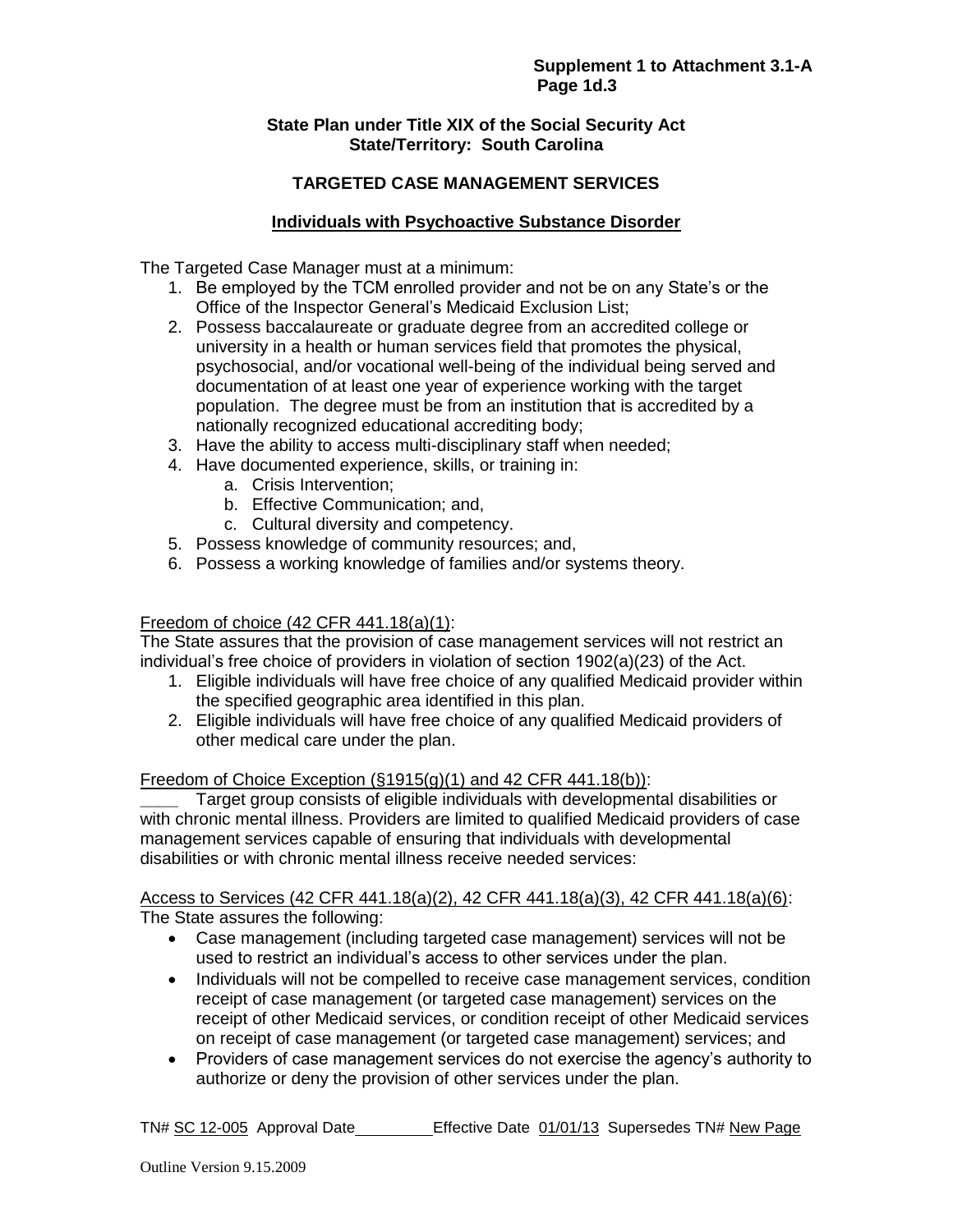### **State Plan under Title XIX of the Social Security Act State/Territory: South Carolina**

### **TARGETED CASE MANAGEMENT SERVICES**

#### **Individuals with Psychoactive Substance Disorder**

#### Payment (42 CFR 441.18(a)(4)):

Payment for case management or targeted case management services under the plan does not duplicate payments made to public agencies or private entities under other program authorities for this same purpose**.** 

#### Case Records (42 CFR 441.18(a)(7)):

Providers maintain case records that document for all individuals receiving case management as follows: (i)The name of the individual; (ii) The dates of the case management services; (iii)The name of the provider agency (if relevant) and the person providing the case management service; (iv) The nature, content, units of the case management services received and whether goals specified in the care plan have been achieved; (v) Whether the individual has declined services in the care plan; (vi) The need for, and occurrences of, coordination with other case managers; (vii) A timeline for obtaining needed services; (viii) A timeline for reevaluation of the plan.

#### Limitations:

Case management does not include, and Federal Financial Participation (FFP) is not available in expenditures for, services defined in §440.169 when the case management activities are an integral and inseparable component of another covered Medicaid service (State Medicaid Manual (SMM) 4302.F).

Case management does not include, and Federal Financial Participation (FFP) is not available in expenditures for, services defined in §440.169 when the case management activities constitute the direct delivery of underlying medical, educational, social, or other services to which an eligible individual has been referred, including for foster care programs, services such as, but not limited to, the following: research gathering and completion of documentation required by the foster care program; assessing adoption placements; recruiting or interviewing potential foster care parents; serving legal papers; home investigations; providing transportation; administering foster care subsidies; making placement arrangements. (42 CFR 441.18(c))

FFP only is available for case management services or targeted case management services if there are no other third parties liable to pay for such services, including as reimbursement under a medical, social, educational, or other program except for case management that is included in an individualized education program or individualized family service plan consistent with §1903(c) of the Act. (§§1902(a)(25) and 1905(c))

Case management does not include:

- Activities to clients participating in any waiver program that includes case management services (unless prior authorized);
- Program activities of the agency itself that do not meet the definition of TCM;
- Diagnostic and/or treatment services;
- Restricting or limiting access to services, such as through prior authorization;